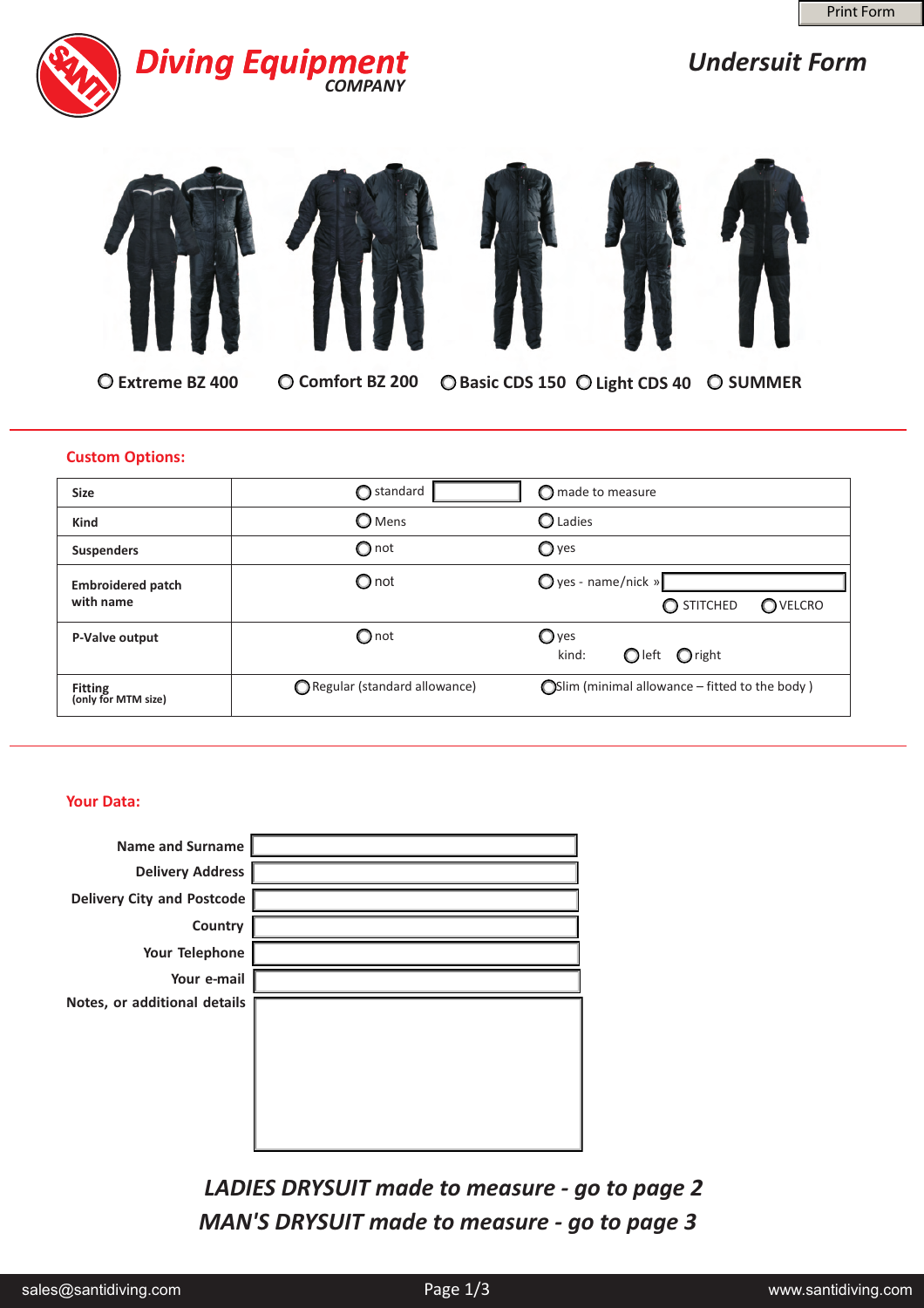

#### *for LADIES made to measure please fill the form: DRYSUIT*

# \*Please check in widest point